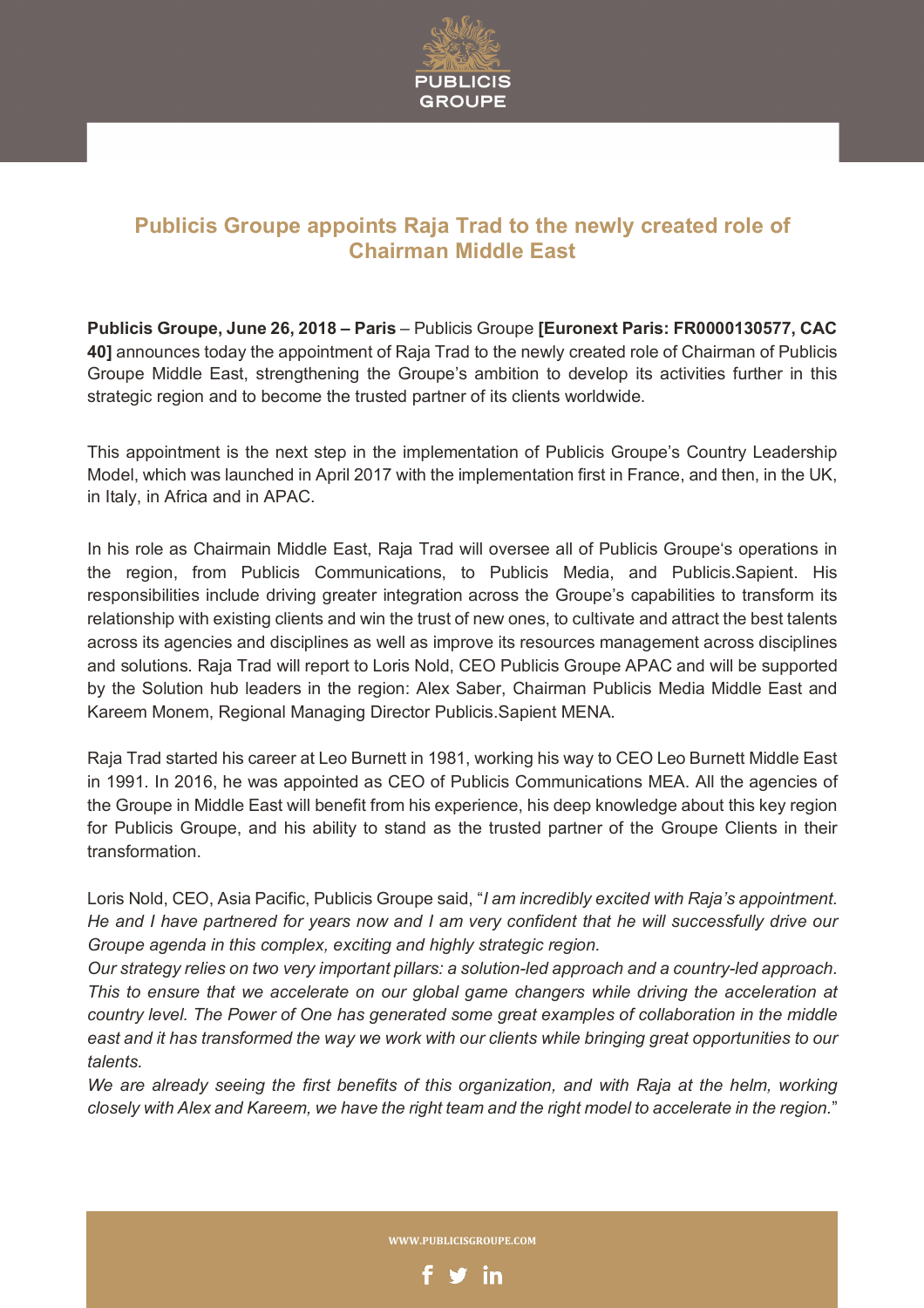

Raja Trad said, *"I would like to thank the Groupe for continuing to repose their trust in me. It has been a 37-year journey and every moment has been a learning.*

*As a team we have achieved a lot during these years by single mindedly keeping our clients at the core of all that we do and continuing to build a team of talented men and women who love what they do.*

*It will be my endeavor in the coming years to accelerate the collaboration across our solution hubs and all of their agencies in the region, working seamlessly with our leadership team, for the benefit of our clients' brands and businesses."*

## **About Publicis Groupe - The Power of One**

Publicis Groupe [Euronext Paris FR0000130577, CAC 40] is a global leader in marketing, communication, and digital transformation, driven through the alchemy of creativity and technology. Publicis Groupe offers its clients seamless access to its tools and expertise through modular offering. Publicis Groupe is organized across four Solutions hubs: **Publicis Communications** (Publicis Worldwide, Saatchi & Saatchi, Leo Burnett, BBH, Marcel, Fallon, MSL, Prodigious)**, Publicis Media** (Starcom, Zenith, Spark Foundry, Blue 449, Performics, Digitas)**, Publicis.Sapient**  (SapientRazorfish & Sapient Consulting) and **Publicis Health**. These 4 Solution hubs operate across principal markets, and are carried across all others by **Publicis One**, a fully integrated service offering bringing together the Groupe's expertise under one roof. Present in over 100 countries, Publicis Groupe employs nearly 80,000 professionals.

www.publicisgroupe.com | Twitter:@PublicisGroupe | Facebook: www.facebook.com/publicisgroupe | LinkedIn : Publicis Groupe | http://www.youtube.com/user/PublicisGroupe | *Viva la Difference!*

## **Contacts**

## **Publicis Groupe**

| Peggy Nahmany      | Corporate Communications  | + 33 (0)1 44 43 72 83  | peggy.nahmany@publicisgroupe.com      |
|--------------------|---------------------------|------------------------|---------------------------------------|
| Jean-Michel Bonamy | <b>Investor Relations</b> | + 33 (0) 1 44 43 77 88 | jean-michel.bonamy@publicisgroupe.com |
| Chi-Chung Lo       | Investor Relations        | + 33 (0) 1 44 43 66 69 | chi-chung.lo@publicisgroupe.com       |